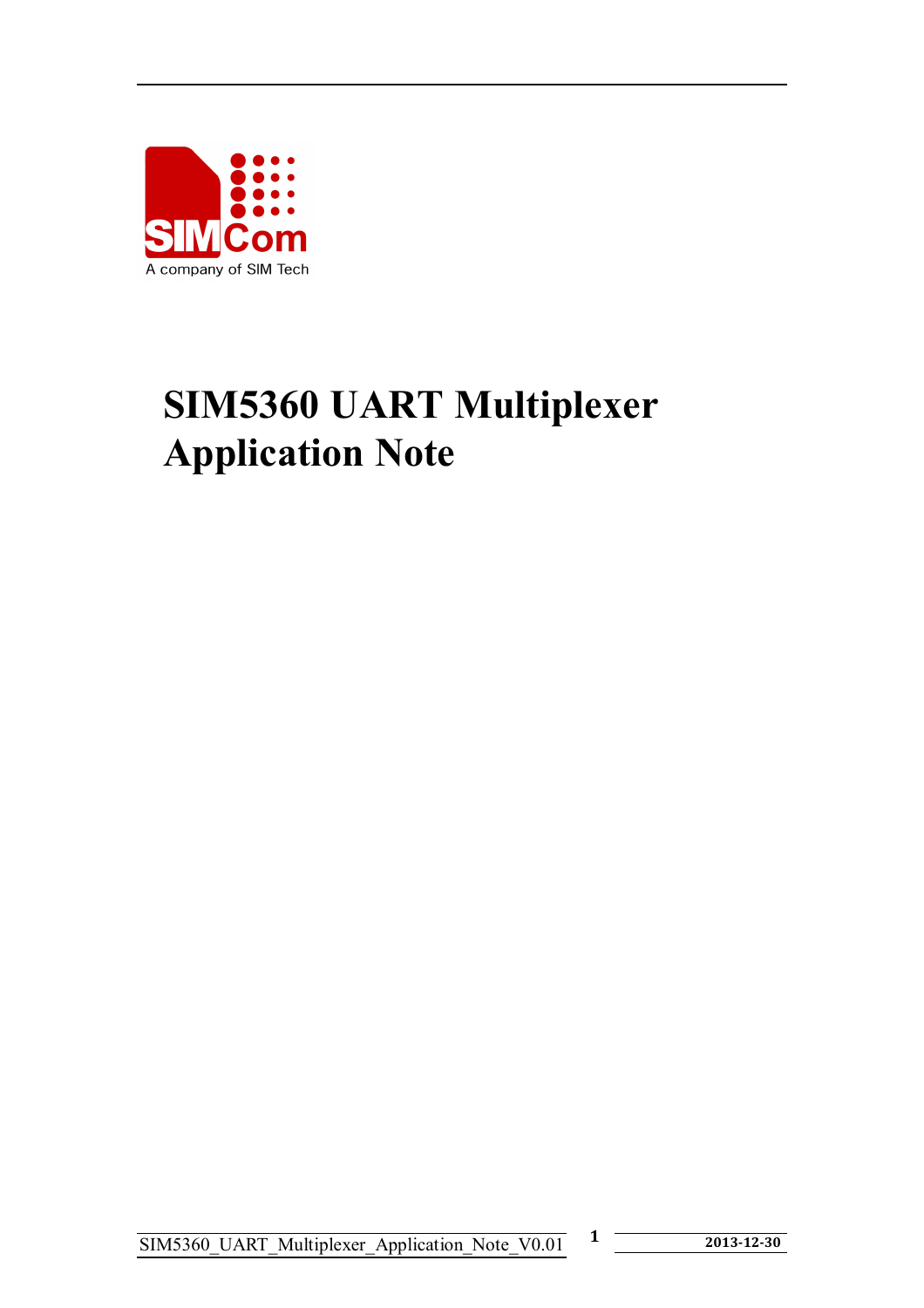| <b>Document Title:</b>      | <b>SIM5360 UART Multiplexer Application Note</b> |
|-----------------------------|--------------------------------------------------|
| <b>Version:</b>             | 0.01                                             |
| Date:                       | 2014-05-30                                       |
| <b>Status:</b>              | Release                                          |
| <b>Document Control ID:</b> | SIM5360 UART Multiplexer Application Note V0.01  |

#### **General Notes**

Simcom offers this information as a service to its customers, to support application and engineering efforts that use the products designed by Simcom. The information provided is based upon requirements specifically provided to Simcom by the customers. Simcom has not undertaken any independent search for additional relevant information, including any information that may be in the customer's possession. Furthermore, system validation of this product designed by Simcom within a larger electronic system remains the responsibility of the customer or the customer's system integrator. All specifications supplied herein are subject to change.

#### **Copyright**

This document contains proprietary technical information which is the property of SIMCOM Limited., copying of this document and giving it to others and the using or communication of the contents thereof, are forbidden without express authority. Offenders are liable to the payment of damages. All rights reserved in the event of grant of a patent or the registration of a utility model or design. All specification supplied herein are subject to change without notice at any time.

*Copyright © Shanghai SIMCom Wireless Solutions Ltd. 2013*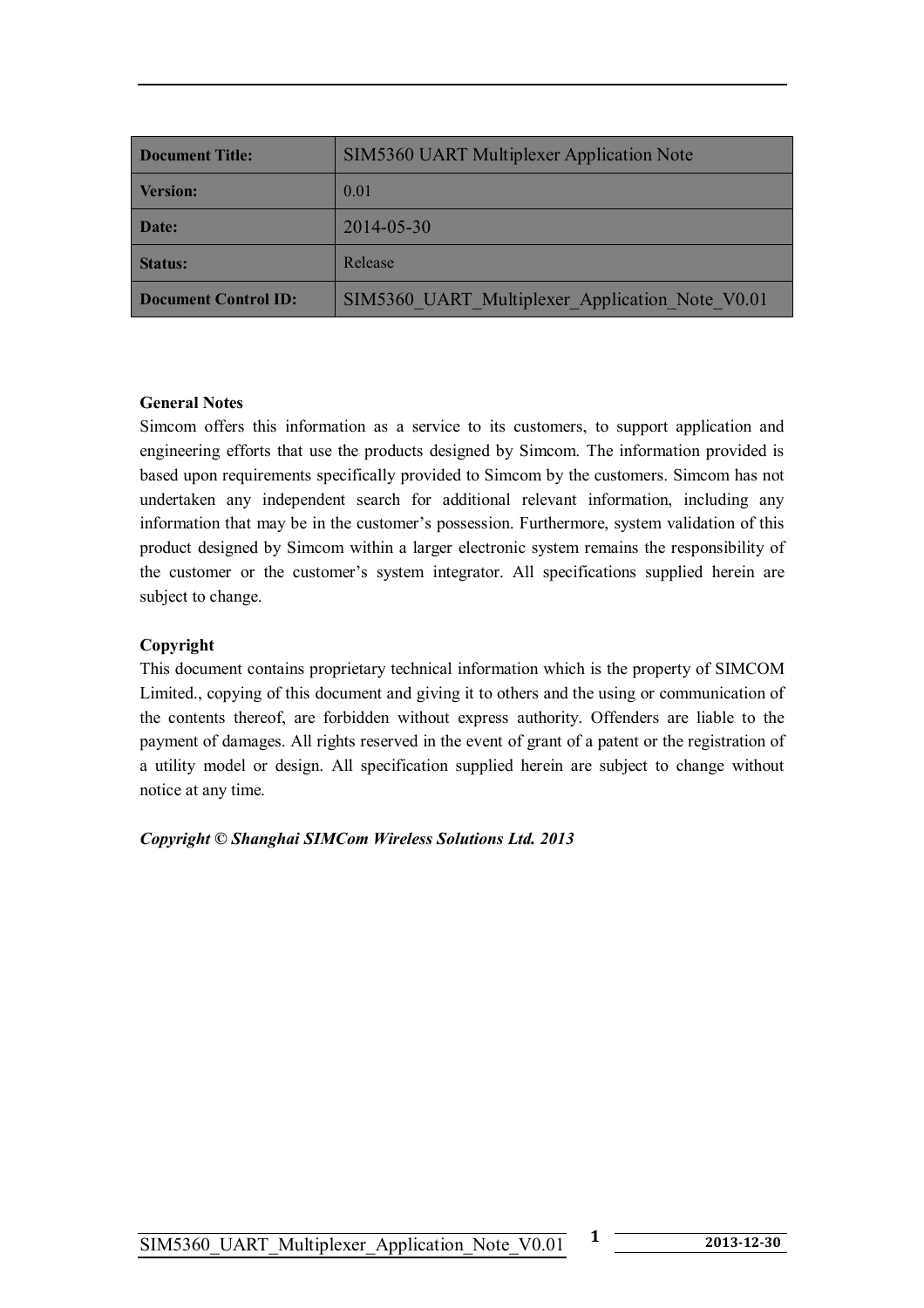

## **Version History**

| <b>Version</b> | <b>Chapter</b> | <b>Comments</b> |
|----------------|----------------|-----------------|
| V0.01          | New Version    |                 |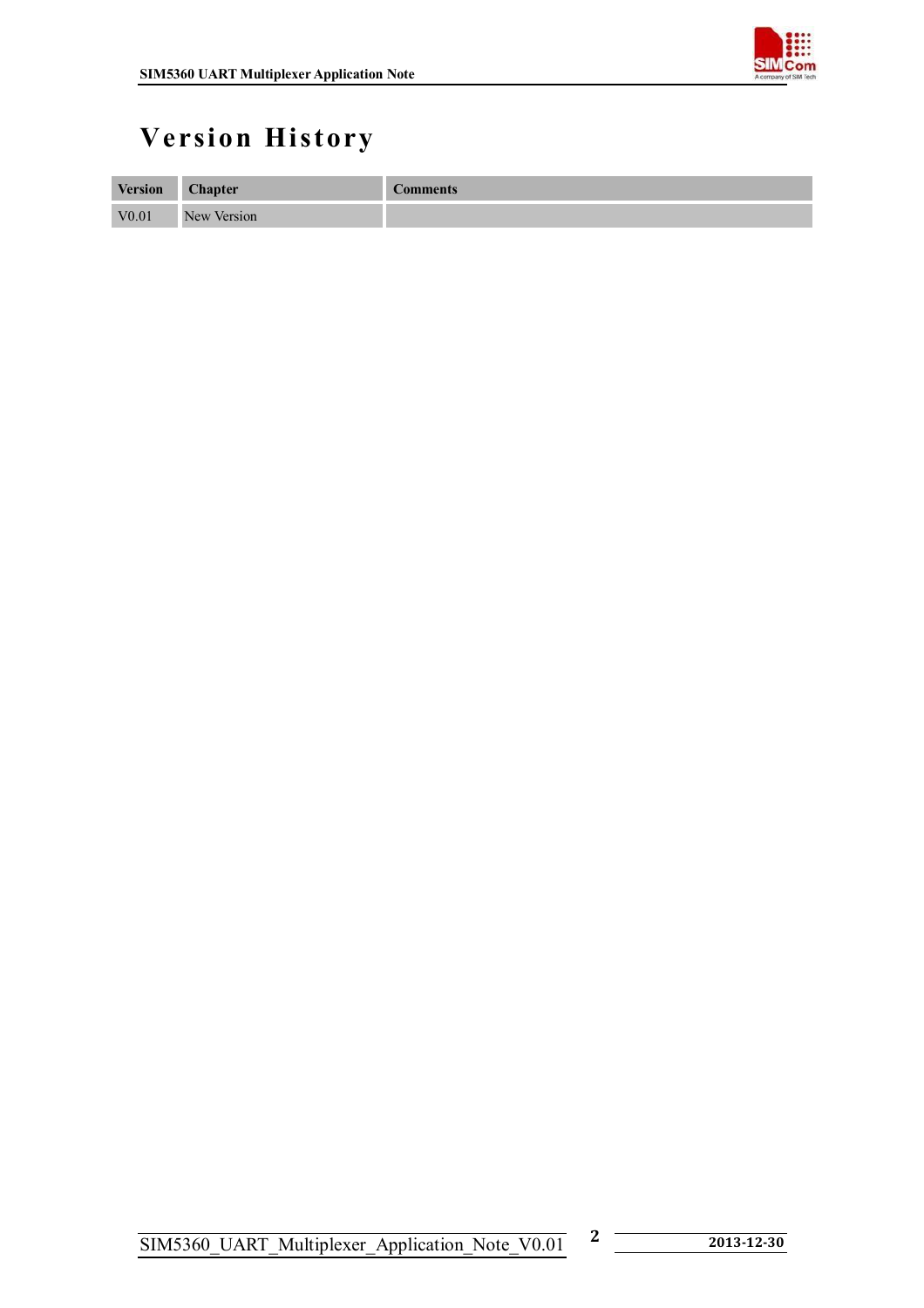

## Contents

 $\boldsymbol{3}$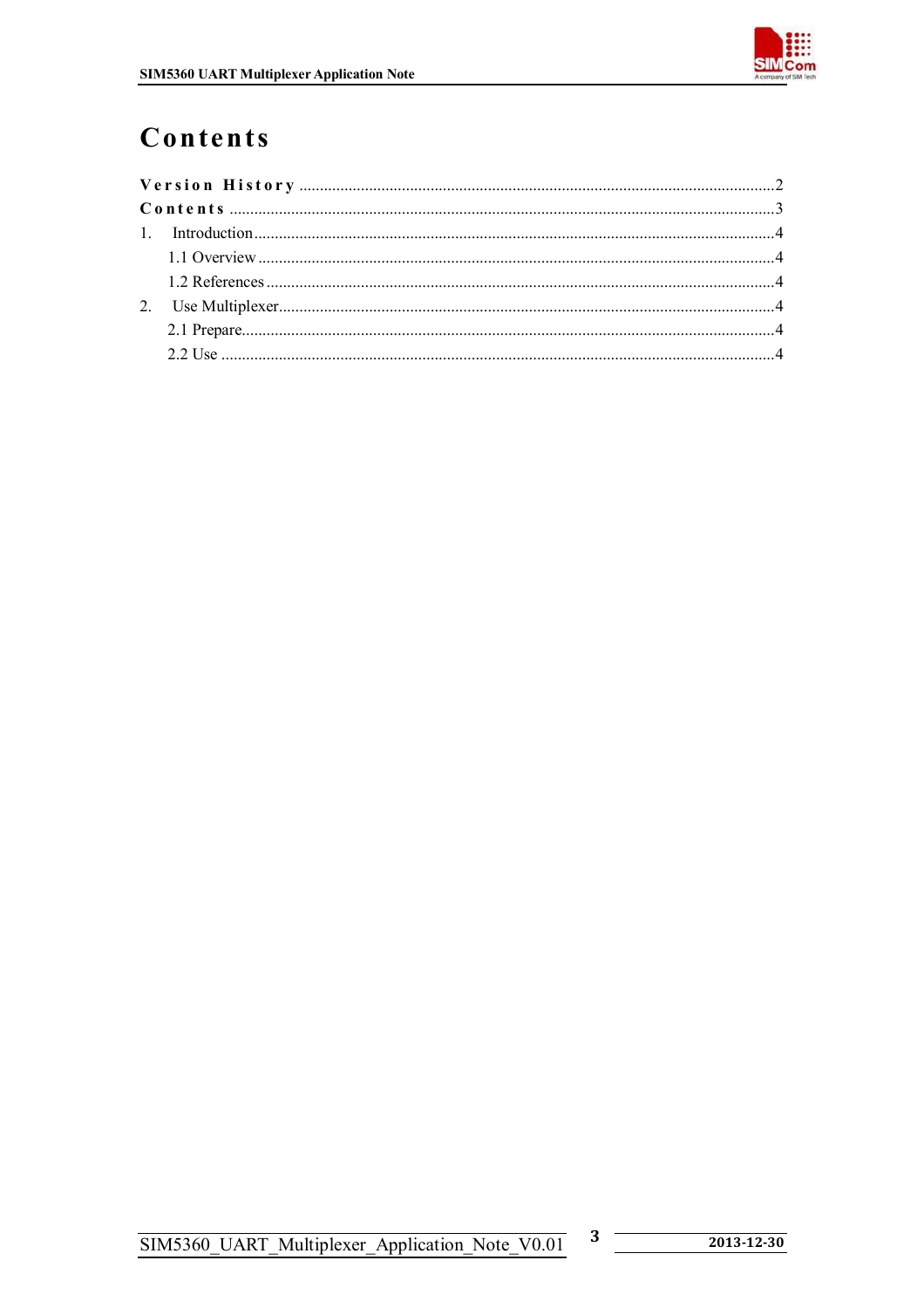

## **1. Introduction**

### **1.1 Overview**

This document gives the usage of SIM52XX UART Multiplexer; one can get useful information about the UART Multiplexer function quickly through this document.

The UART Multiplexer is designed for one who wants to use multi-function (AT command, Modem, NMEA) at one time but with only UART interface on one's device.

### **1.2 References**

Please refer to the following document for AT command: .[1]SIMCOM\_SIM5360\_ATC\_EN\_V0.05.pdf

## **2. Use Multiplexer**

### **2.1 Prepare**

Before using the multiplexer of module, one should also implement the same function on one's own side, currently the multiplexer resided in the module is conformed to the specification of GSM07.10 so one can implement his own multiplexer followed by this specification. In a word one must implement his own multiplexer first at his side before rightly using SIMCOM module's multiplexer.

Currently SIMCOM's 3G module only supports Basic mode and one byte length indicator

### **2.2 Use**

As one moves through this chapter one has the entire environment ready, this chapter presents an example on PC side with OS Windows XP to depict the usage of multiplexer.

1. Install the multiplexer's driver on windows XP which can be supplied by SIMCOM. You will get the four virtual COM ports in device manager after the driver installed.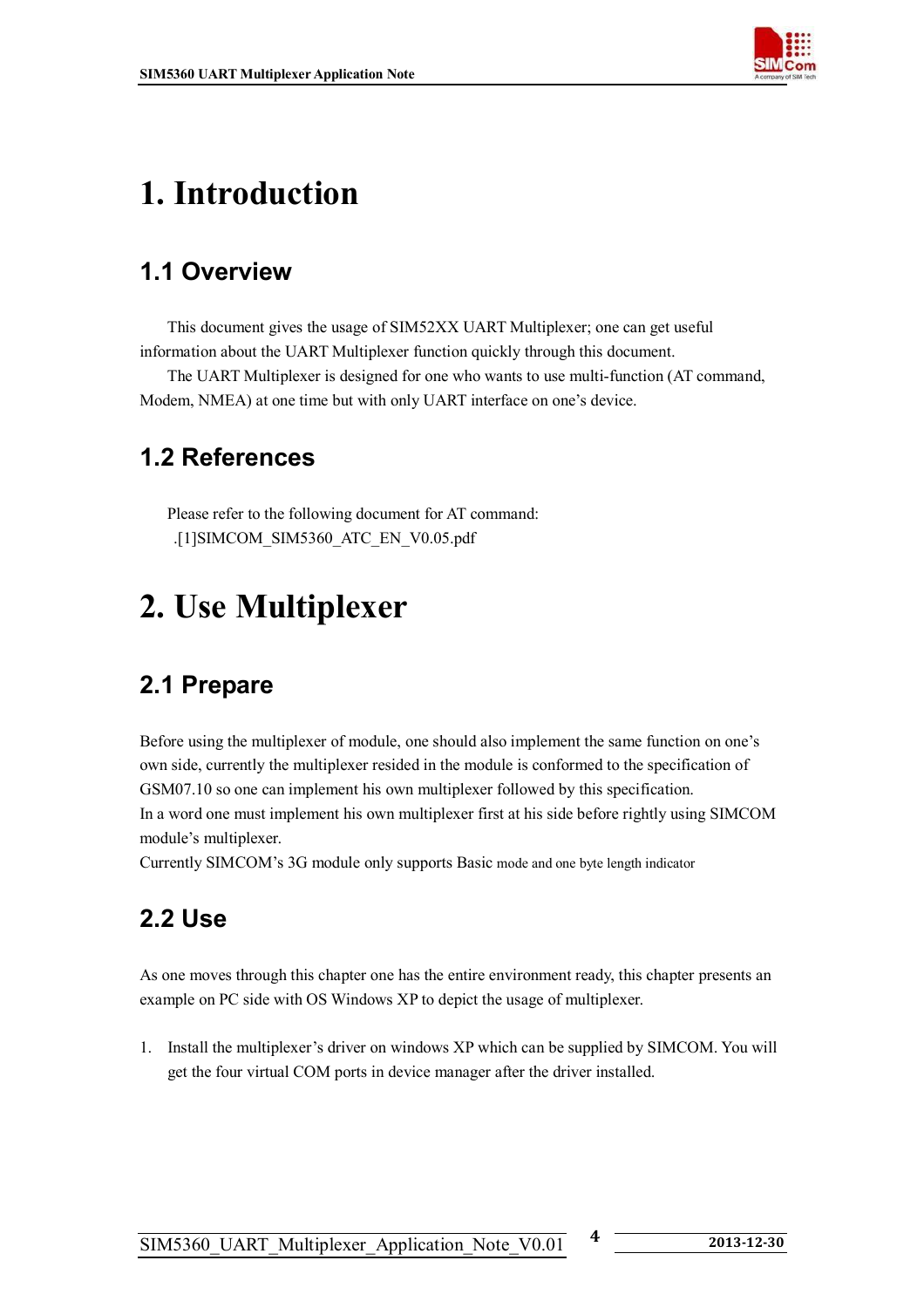



2. Please set the right baud rate for the physical serial port and make sure this port can communicate with module rightly.

3. Configure each COM port to the right service, currently all the virtual COM ports have the same service: AT Command Service by default. One can change the default service by +CMUXSRVPORT

| AT+CMUXSRVPORT=0, 0   | /*the first virtual com port using DIAG service*/       |
|-----------------------|---------------------------------------------------------|
| AT+CMUXSRVPORT=1, 5   | /*the second virtual com port using NMEA service*/      |
| AT+CMUXSRVPORT=2, 1   | /*the third virtual com port using DATA service*/       |
| $AT+CMUXSRVPORT=3, 1$ | /*the third virtual com port using AT Command Service*/ |
|                       |                                                         |

4. Enable the multiplexer

 One can use +CMUX=0 to request the module enter into multiplexer mode, after this command the physical serial port can no longer be used since it is used as the physical channel by multiplexer.

#### 5. Now one can use the virtual com ports as normal.

| UK.                                               | 输入不带长途前缀的区号。                    |  |
|---------------------------------------------------|---------------------------------|--|
| 0K                                                | 区号(E):<br>44                    |  |
| at                                                | 电话号码(P):                        |  |
| 0K                                                | 连接时使用(M):<br>COM22<br>$\vee$    |  |
| at<br>0K                                          | 配置(F)                           |  |
| ati                                               |                                 |  |
| Manufacturer: SIMCOM<br>Model: SIMCOM_SIM5213     | ✔  使用国家(地区)代码和区号(U)<br>占线时重拨(R) |  |
| Revision: SIM5213 V1.                             |                                 |  |
| IMEI: 111111111111110<br>+GCAP: +CGSM.+FCLASS.    |                                 |  |
|                                                   |                                 |  |
| 0K<br>at+simcomati                                | 确定<br>取消                        |  |
| Manufacturer: SIMCOM INCORPORHIED                 |                                 |  |
| Model: SIMCOM_SIM5213<br>Revision: 1575B01SIM5213 |                                 |  |
| SIM5213 1575 100730 V1.00                         |                                 |  |
| QCN:<br>IMEI: 111111111111110                     |                                 |  |
| +GCAP: +CGSM, +FCLASS, +DS                        |                                 |  |
| DeviceInfo: 152, 176                              |                                 |  |
| 0K                                                |                                 |  |

Virtual com port with AT Command service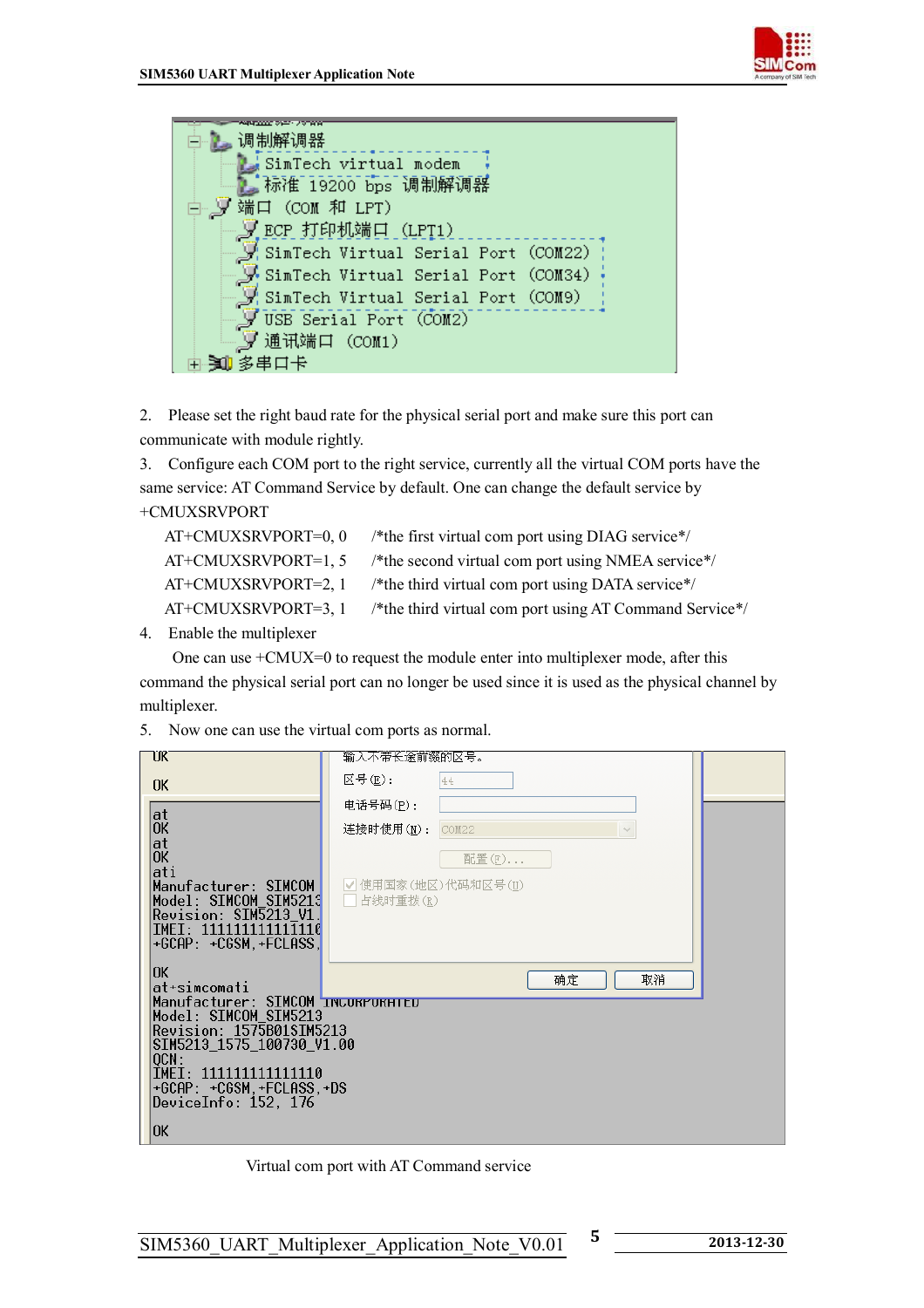

| ar+cgps=1<br>ЮK<br>$$GPGSV, 4, 1, 16, 32, , 31, , 30, , 29, , *70$ |
|--------------------------------------------------------------------|
|                                                                    |
| $$GPGSV, 4, 2, 16, 28, , 27, , 26, , 25, , *74$                    |
| $$GPGSV, 4, 3, 16, 24, , 23, , 22, , 21, , **7D$$                  |
| $$GPGSV, 4, 4, 16, 20, , 19, , 18, , 17, , *7B$                    |
| $$GPGGG1, 1, 1, 0, 0, 1, 1, 1, 1, *66$                             |
| \$GPVTG,,T,,M,,N,,K,N*2C                                           |
| $$GPRMC, V, , , N*53$                                              |
| $$GPGSA, A, 1, , , , , , , , , , , , , *1E$                        |
| $$GPGSV, 4, 1, 16, 32, , 31, , 30, , 29, , *70$                    |
| $$GPGSV, 4, 2, 16, 28, , 27, , 26, , 25, , *74$                    |
| $$GPGSV, 4, 3, 16, 24, , , , , 23, , , , 22, , , , 21, , , *7D$    |
| $$GPGSV, 4, 4, 16, 20, , 19, , 18, , 17, , **7B$                   |
| \$GPGGG1, 1, 1, 0, 1, 1, 1, 1, 1, 66                               |
| \$GPVTG,,T,,M,,N,,K,N*2C                                           |
| $$GPRMC, V, , , N*53$                                              |
| $$GPGSA, A, 1, , , , , , , , , , , , , , *1E$                      |
| $$GPGSV, 4, 1, 16, 32, , 31, , 30, , 29, , . *70$                  |
| $$GPGSV, 4, 2, 16, 28, , 27, , 26, , 25, , **74$                   |
| $$GPGSV, 4, 3, 16, 24, , 23, , 22, , 21, , *7D$                    |
| $$GPGSV, 4, 4, 16, 20, , 19, , 18, , 17, , **7B$                   |
| $$GPGGG$ , , , , , , 0, , , , , , , , *66                          |
| \$GPVTG, , T, , M, , N, , K, N*2C                                  |
| $$GPRMC, V, , , N*53$                                              |
| \$GPGSA, A, 1, , , ,                                               |
|                                                                    |

Virtual com port with NMEA service

| 正在连接 uart modem |
|-----------------|
| 正在网络上注册您的计算机    |
| 取消              |

Virtual com port with DATA service

*Note:* 

- *1. Under UART multiplexer mode the AT Command service and DATA service are the same but only one of the ports of this service can dial up successfully!*
- *2. DIAG service is used for debug purpose by SIMCOM, so please don't configure any virtual com port to this service if one doesn't want to debug anything.*